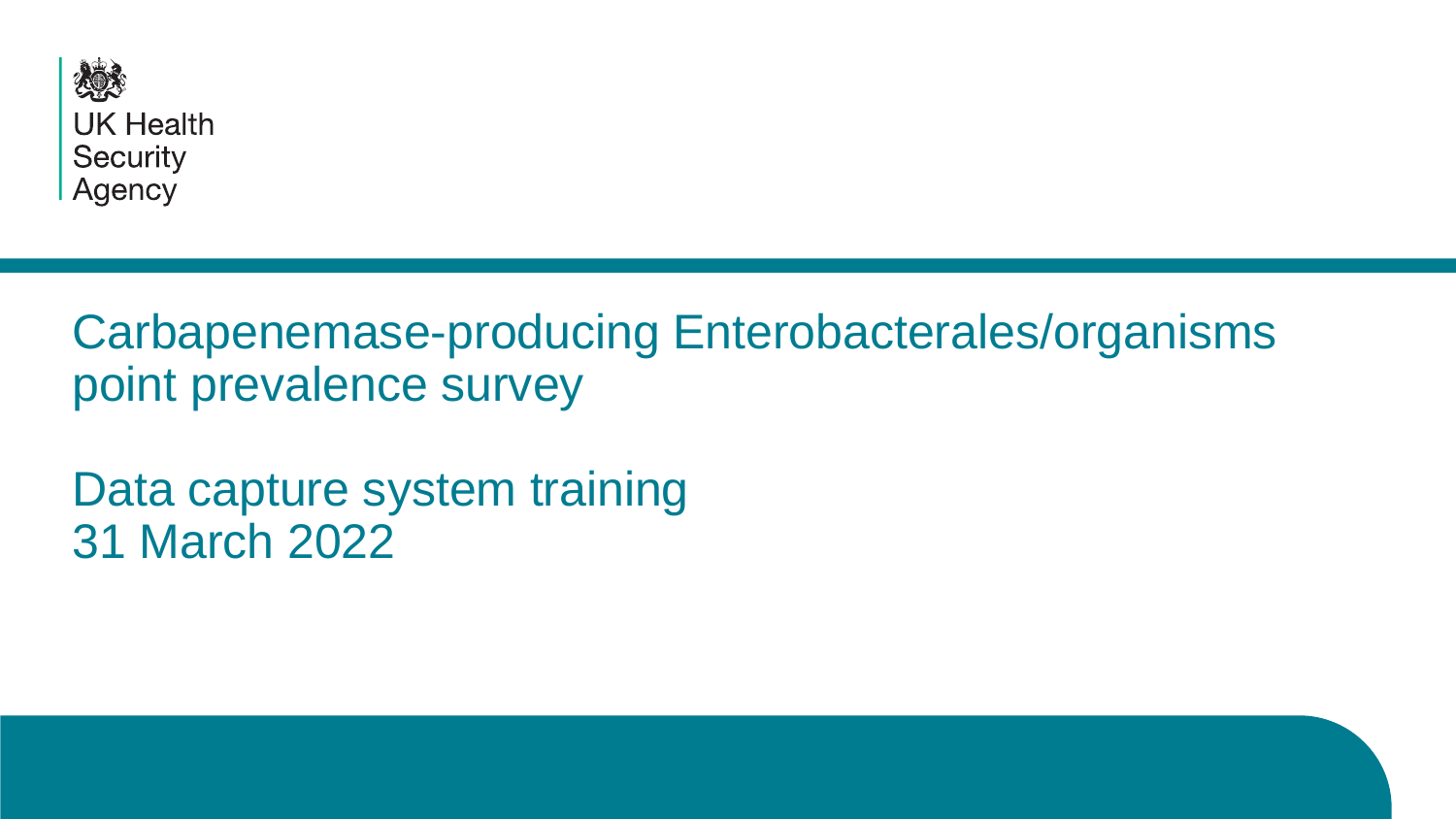# **Contents**

- Overview of the PPS
- Demonstrations of
	- Registration on the DCS
	- Trust-level case capture
	- ICU-level case capture
	- Patient-level case capture
	- Searching for, editing, and deleting a case
- Suggestions for patient sampling
- Questions
- Next steps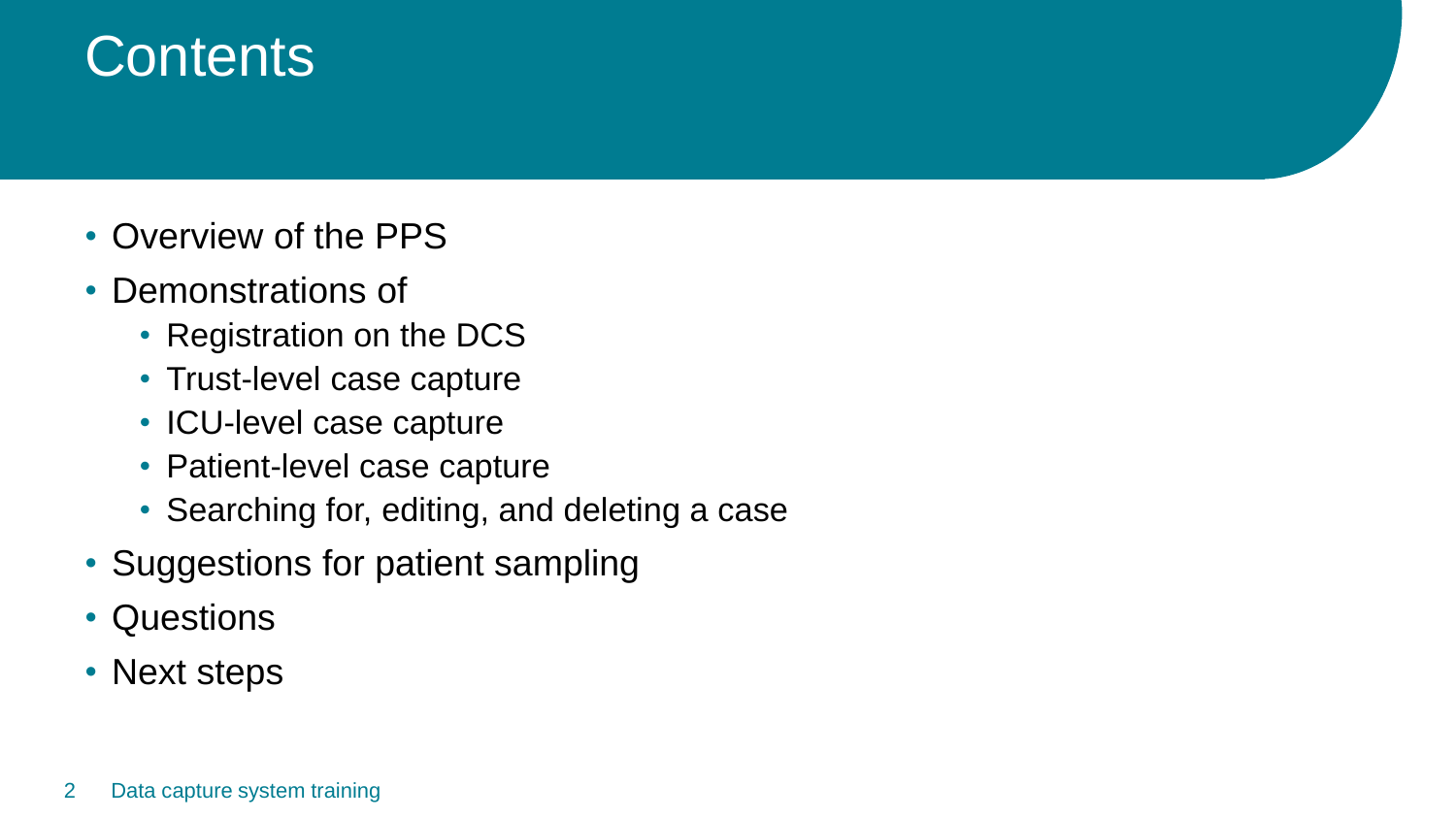# CPE PPS

### **Aim**

To generate an estimate of the prevalence of CPE/O infections and colonisations among patients in intensive care units in England.

### **Rationale**

Epidemiology of CPE/O in England is not well understood; small but increasing number of CPE/O outbreaks; ICU patients receive multiple courses of antibiotics and are highly vulnerable to infection.

### **Study population**

Patients of any age in critical care in England, in ICUs which provide

- Levels 2 and 3 care for adults
- Level 3 care for paediatrics
- High dependency units (HDUs) and critical care for neonates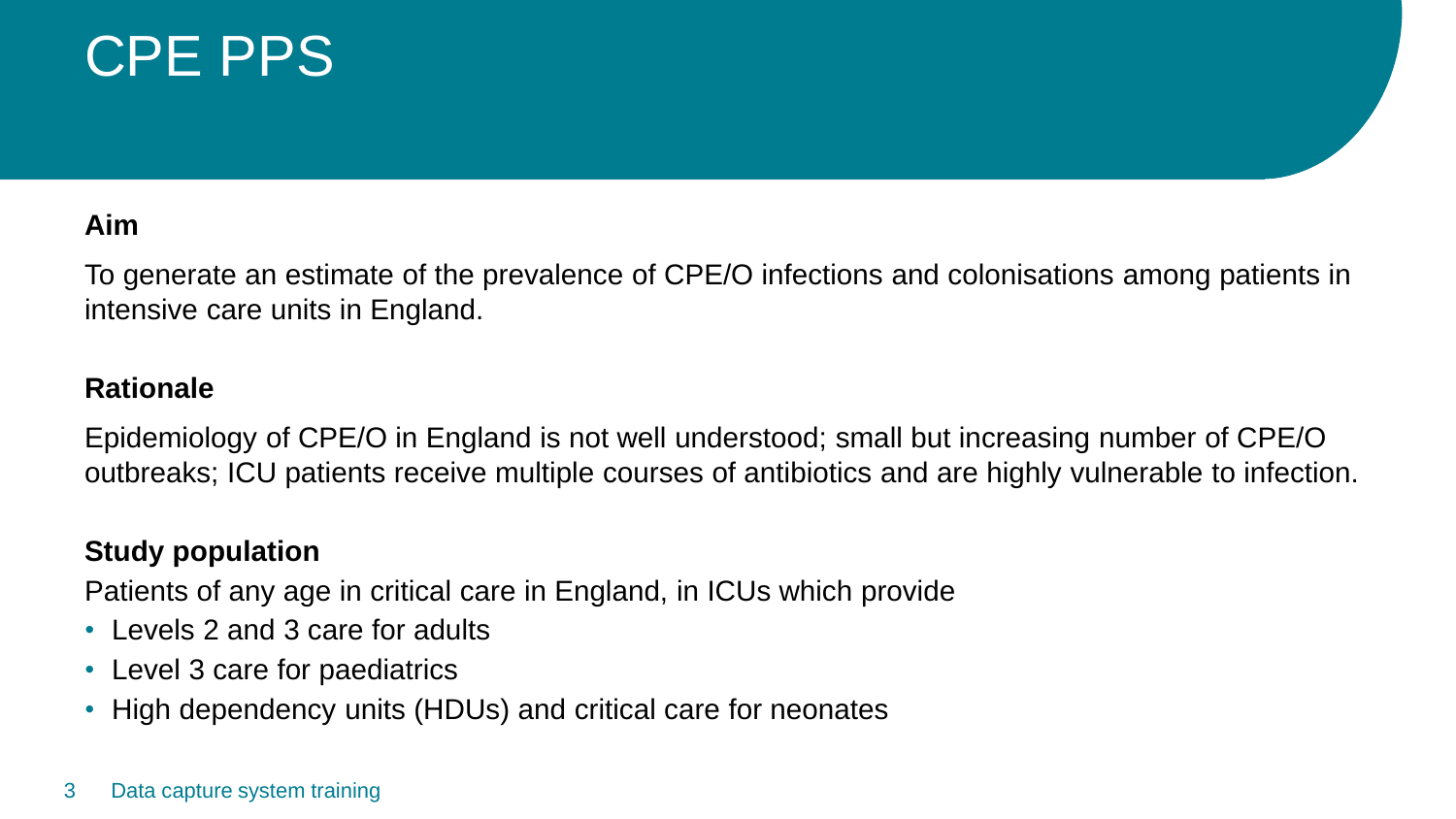## Demonstration videos

The following videos are available on the ICU DCS help page:

- 1. Registering on the DCS
- 2. Logging in to the DCS
- 3. Trust-level data capture
- 4. ICU-level data capture
- 5. Patient-level data capture
- 6. Deleting, editing, searching for a case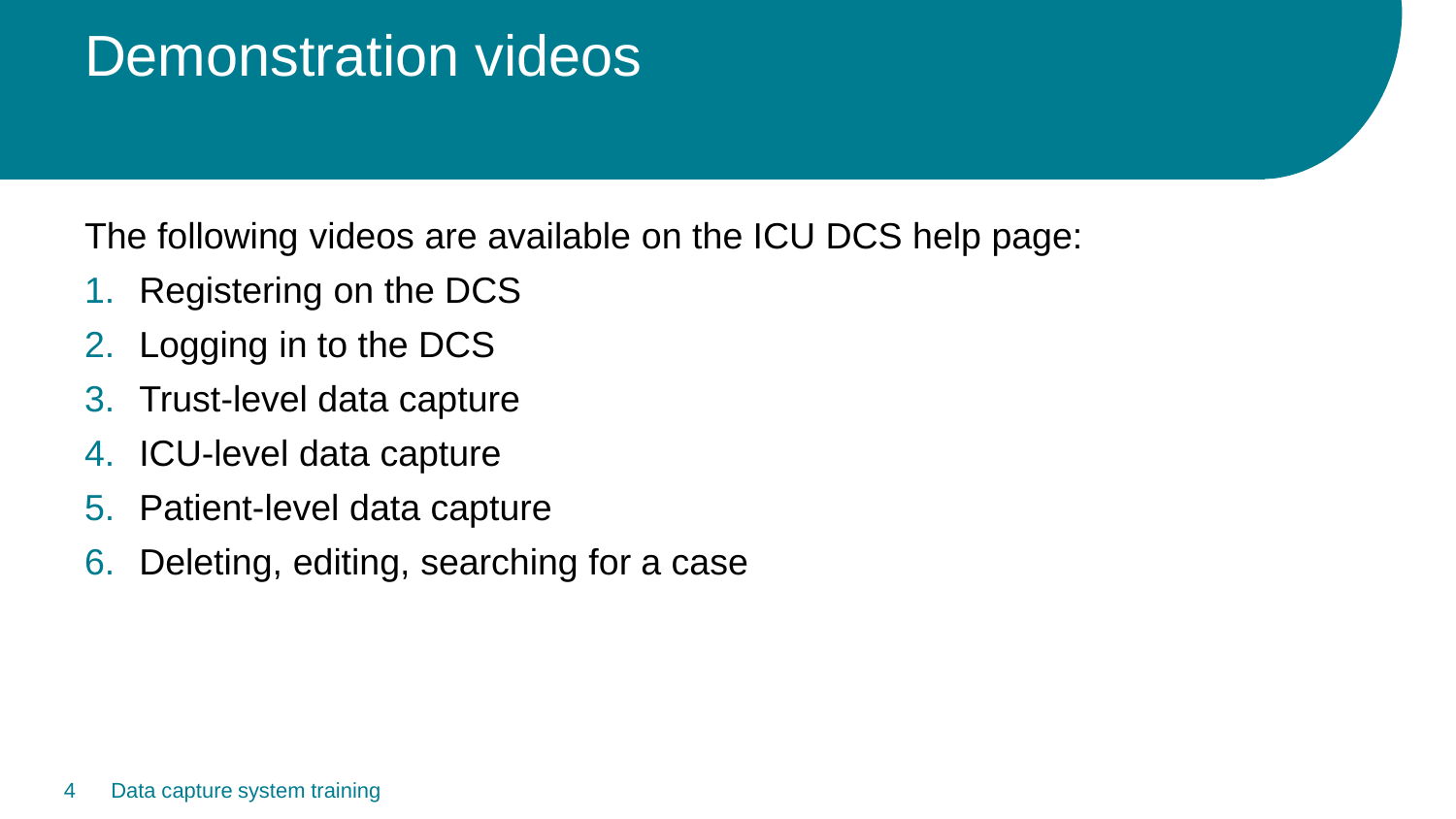# Patient sampling

**Eligibility:** any patient on the ICU by 8am on the day the survey takes place

## **Random number generator**

- <https://www.random.org/integer-sets/>
- 2. Assign all potential ICU bed spaces a number 1 to n
- 3. Generate 20 numbers between 1 and n
- 4. Enter data for the chosen bed spaces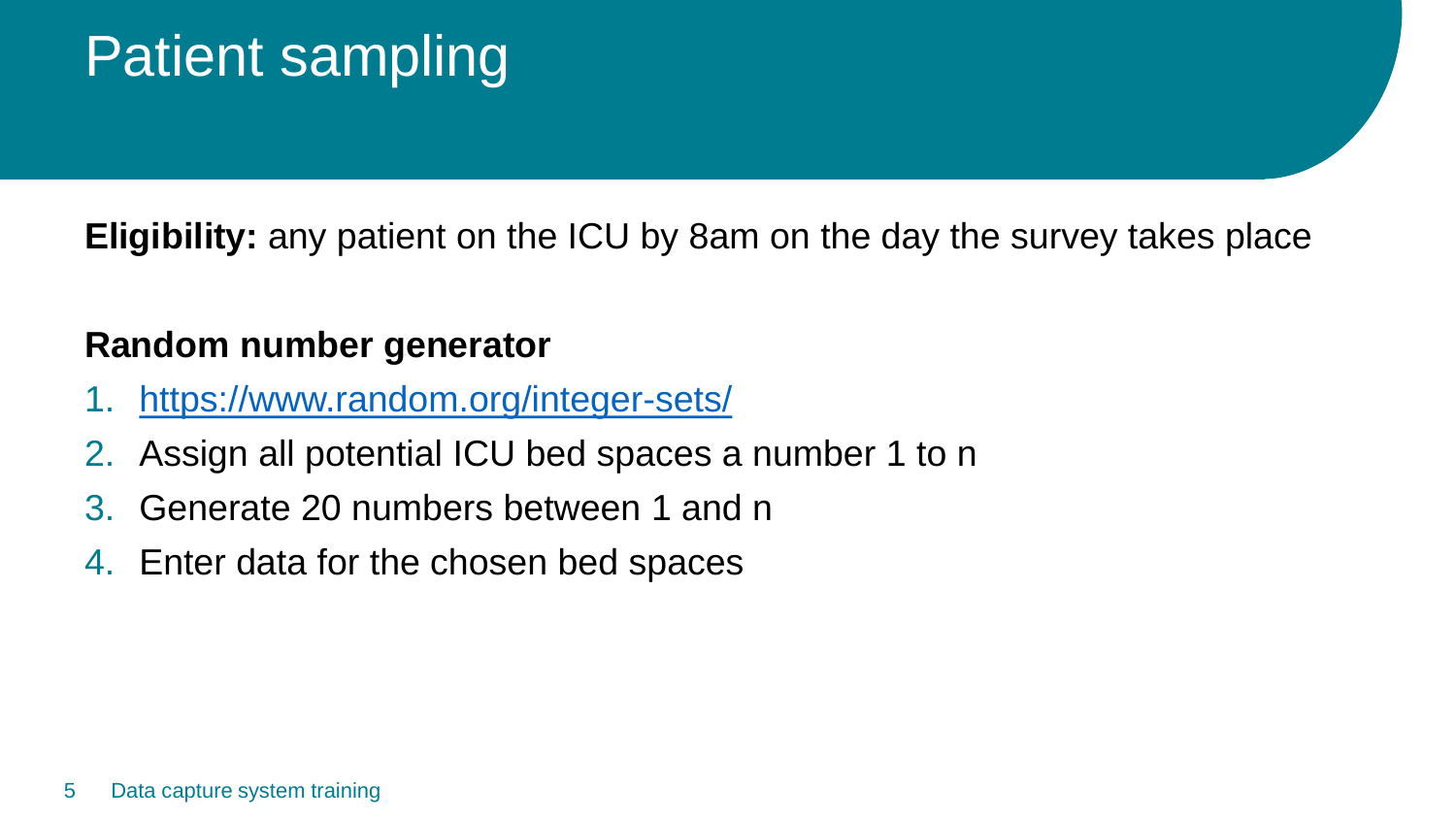# Patient sampling

#### **Random Integer Set Generator**

This form allows you to generate random sets of integers. The randomness comes from atmospheric noise, which for many purposes is better than the pseudo-random number algorithms typically used in computer programs.

each.

#### Step 1: The Sets

| Generate   1 | $\vert$ set(s) with $\vert$ 20 | unique random integer(s) in |
|--------------|--------------------------------|-----------------------------|
|              |                                |                             |

Each integer should have a value between 1 and  $58$ (both inclusive; limits ±1,000,000,000).

The total number of integers must be no greater than 10,000.

#### **Step 2: Display Options**

Each set will be printed on a separate line. You can choose from the following extra options:

- $\Box$  Number the sets sequentially
- $\Box$  Use commas to separate the set members
- $\Box$  Sort the members of each set in ascending order

You can select the order in which the sets are printed:

- Print the sets in the order they were generated
- $\circlearrowright$  O order the sets by the values that occur in them (in this case, you should also consider sorting the members of each set)
- $\bigcirc$  Print the sets in random order

#### Step 3: Go!

Be patient! It may take a little while to generate your sets...

Get Sets | Reset Form

Switch to Advanced Mode

Note: This generator guarantees the numbers in each set will be unique within each set, but not that the sets themselves are unique amongst each other.

### 6 Data capture system training

### Random Integer Set Generator

You requested 1 set with 20 unique random integers, taken from the [1,58] range. The integers were not sorted.

Here is your set:

6 42 19 52 2 48 47 8 1 25 15 10 18 26 12 36 55 30 57 31

Timestamp: 2022-03-30 14:15:04 UTC

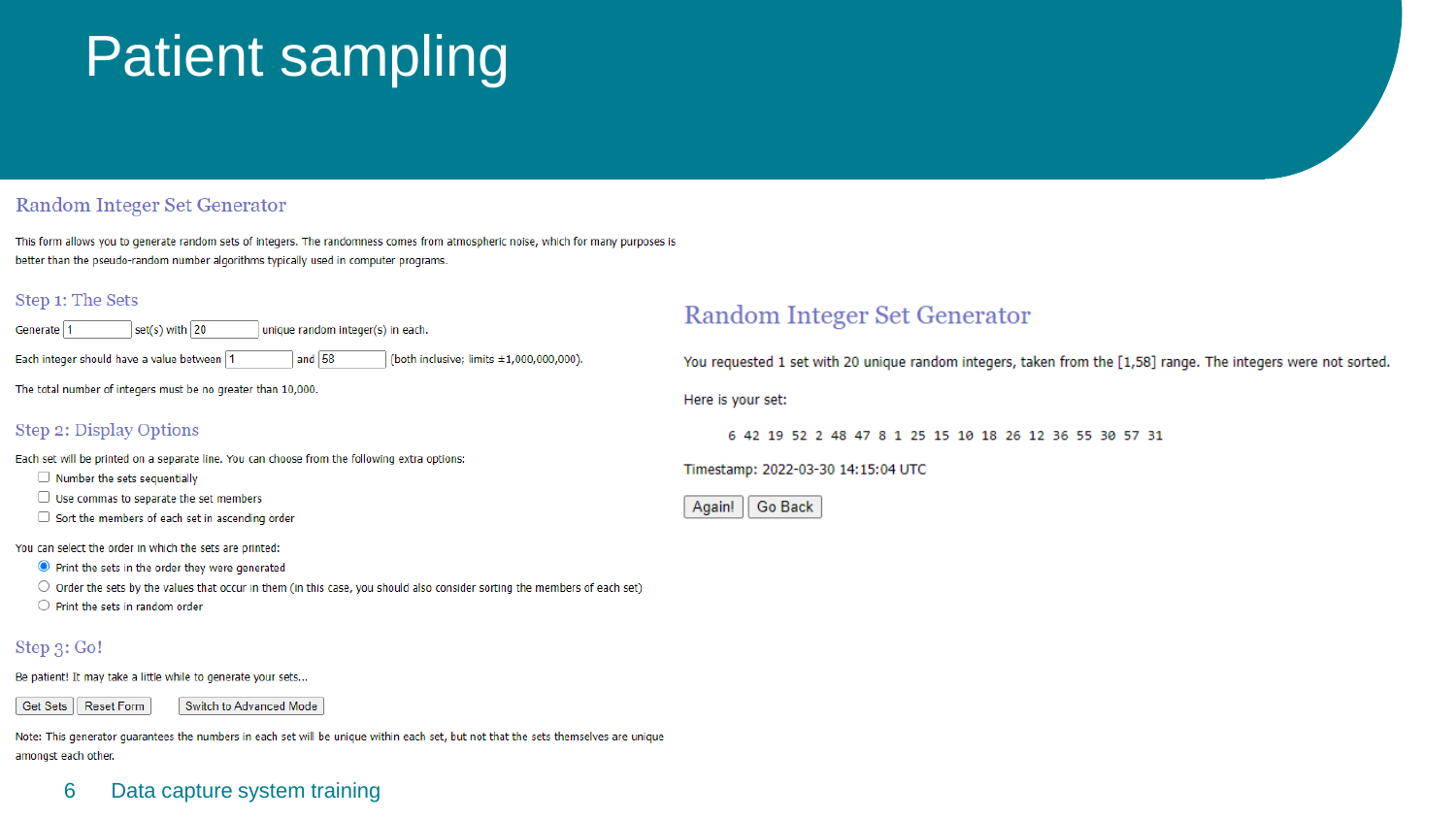# Patient sampling

## **Suggested process:**

- Generate list of sampled patients
- Complete patient details 1 and 2 on the day of the survey
- Use the rest of the study period and the two-week data entry period to complete the other tabs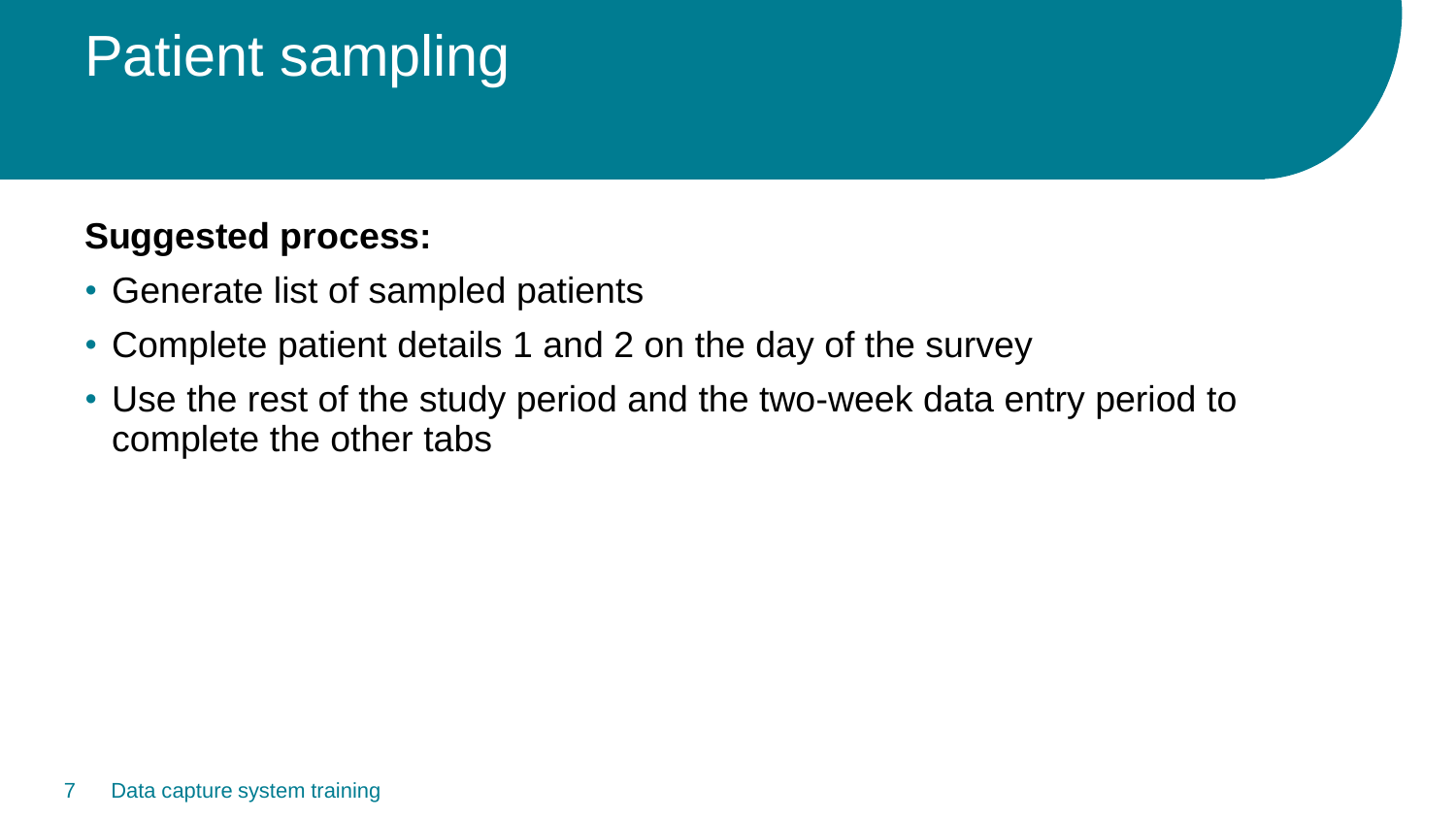# Questions

## **Data capture troubleshooting:**

- Drop-in sessions on Friday 22<sup>nd</sup> and Friday 29<sup>th</sup> April for help with data capture
- Email support via [cpe.pps@phe.gov.uk](mailto:cpe.pps@phe.gov.uk)
- Video demonstrations
- User guides